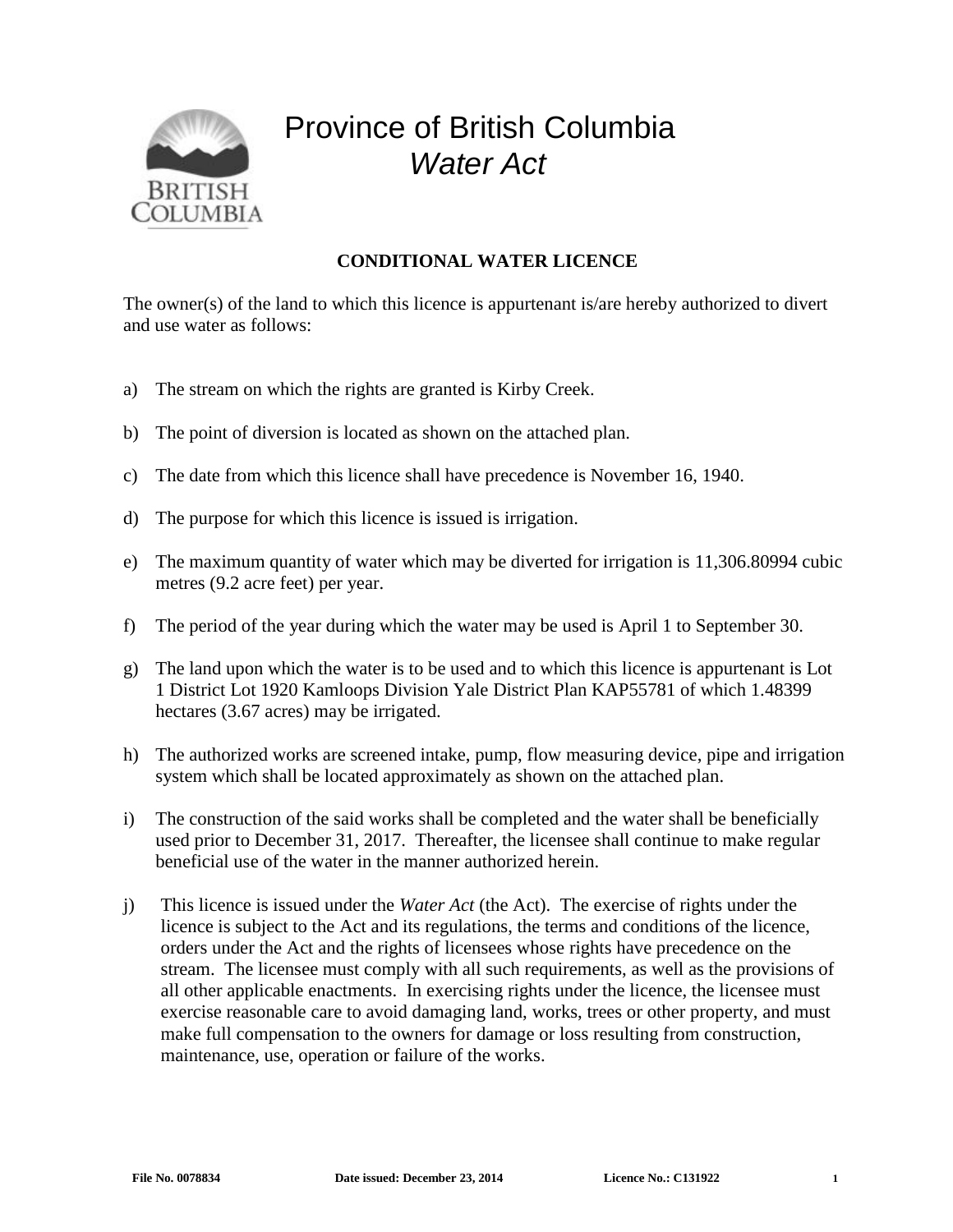- k) The licensee shall install a flow measuring device to the satisfaction of an Engineer under the *Water Act*.
- l) The licensee shall retain flow meter records for inspection upon request by an Engineer under the *Water Act*.
- m) This Licence is issued in substitution of Final Water Licence F011800, in part.

Pitett

Peter Stroes R.P.F. Assistant Regional Water Manager